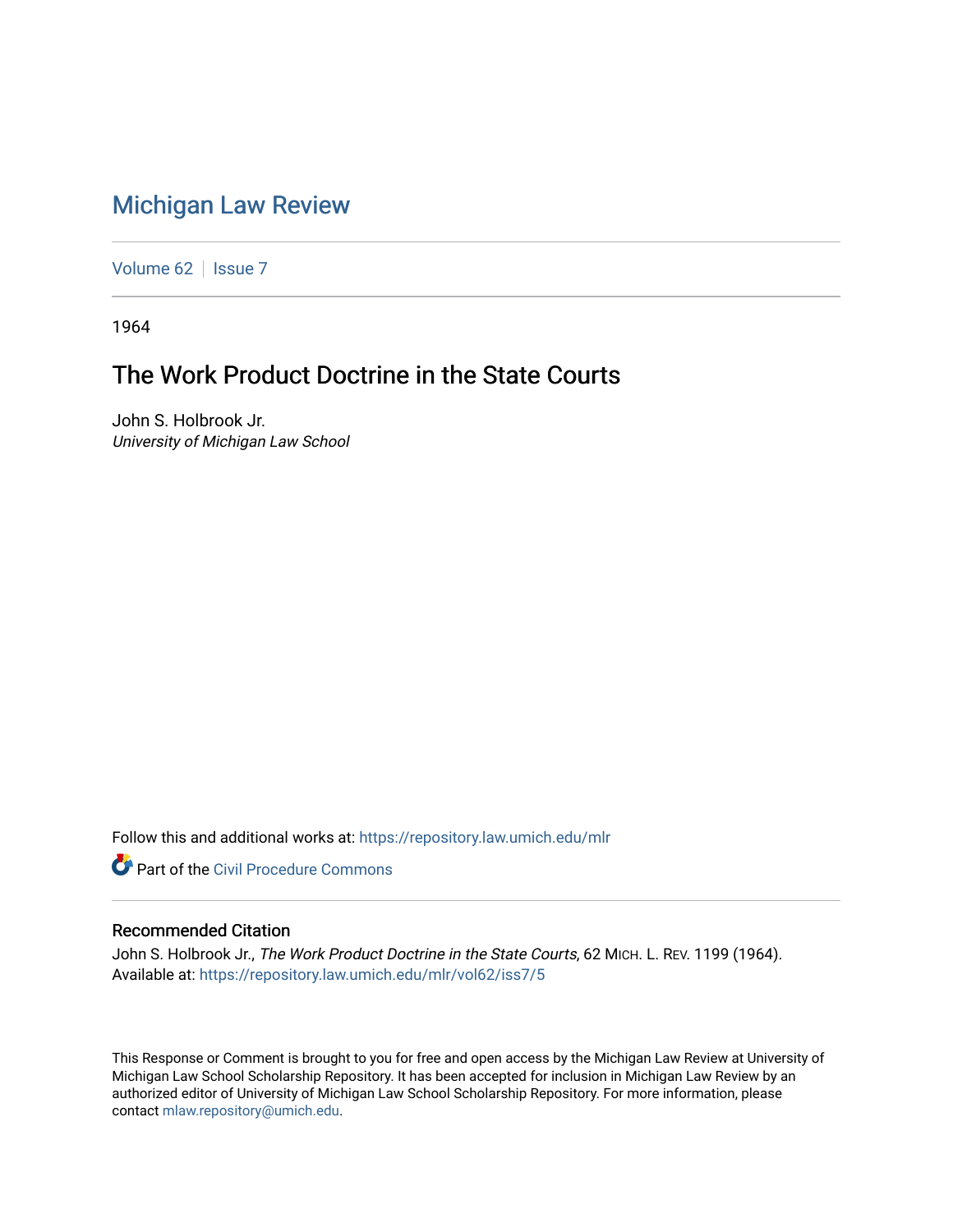# THE WORK PRODUCT DOCTRINE IN THE STATE COURTS

When the modem Federal Rules of Civil Procedure were adopted in 1938, considerable doubt and controversy arose concerning the broad provisions for deposition and discovery.1 That controversy can be fairly described as a conflict both of emotion and of basic philosophy. Many lawyers engaged in the daily maneuvering of the adversary process naturally tended to defend a system which put a high premium on their individual abilities.2 Others were able to stand back and look at the trial practice of the day with some concern for basic incongruities. Too often, they felt, the obtaining of truth in fair trials was frustrated by surprise and incomplete presentation of facts. Furthermore, many cases were tried which would have been settled had the parties had more complete knowledge of the facts before they began. Broad discovery procedures aimed at full disclosure of facts before trial were thought necessary to encourage settlements and to promote fairer, more efficient trials.3 Very little broadside criticism of extensive pretrial discovery now appears,<sup>4</sup> and one might fairly assume that the benefits it was predicted would accompany broad discovery have been realized at least in substantial part. This assumption as to general success is further buttressed by the fact that, since 1938, discovery procedures identical with or similar to those of the Federal Rules have been adopted in at least thirty states.5 It is clear that this number is

1 FED. R. CIV. P. 26-37.

2 See Tolman, *Discovery Under the Federal Rules: Production of Documents and the Work Product of the Lawyer,* 58 CoLUM. L. REv. 498 (1958).

a *Ibid.* 

<sup>4</sup>Clark, *The Practical Operation of Discovery,* 12 F.R.D. 131 (1952); Speck, *The Use of Discovery in United States District Courts,* 60 YALE L.J. 1132 (1951); Wright, Wegner & Richardson, *Practicing Attorney's View of the Utility of Discovery,* 12 F.R.D. 97 (1952).

<sup>5</sup>This classification has been made with a view to whether the state has retained admissibility at trial as a limitation on its discovery procedures. That such a classification is somewhat arbitrary is illustrated by recent experience in Michigan. MICH. GEN. CT. R. 302.2(1) limits the scope of discovery by a requirement of admissibility at trial, as did the preceding rules. MICH. CT. R. 35, § 6. By reading the admissibility requirement broadly to include matters which are admissible for any purpose *(e.g.,* impeachment), the Michigan court has broadened the scope of discovery to a point where a significant number of work product questions may arise. Wilson v. Saginaw Circuit Judge, 370 Mich. 404, 122 N.W.2d 57 (1963); Kalamazoo Yellow Cab v. Kalamazoo Circuit Judge, 363 Mich. 384, 109 N.W.2d 821 (1961); Banaszkiewicz v. Baun, 359 Mich. 109, 101 N.W.2d 306 (1960). See also King, *Limitations on Discovery,* Mich. S.B.J. Dec. 1963, p. 13; Meisenholder, *The New Michigan Pre-Trial Procedural Rules-Models for Other States?* 61 MICH. L. REv. 1389, 1428 (1963).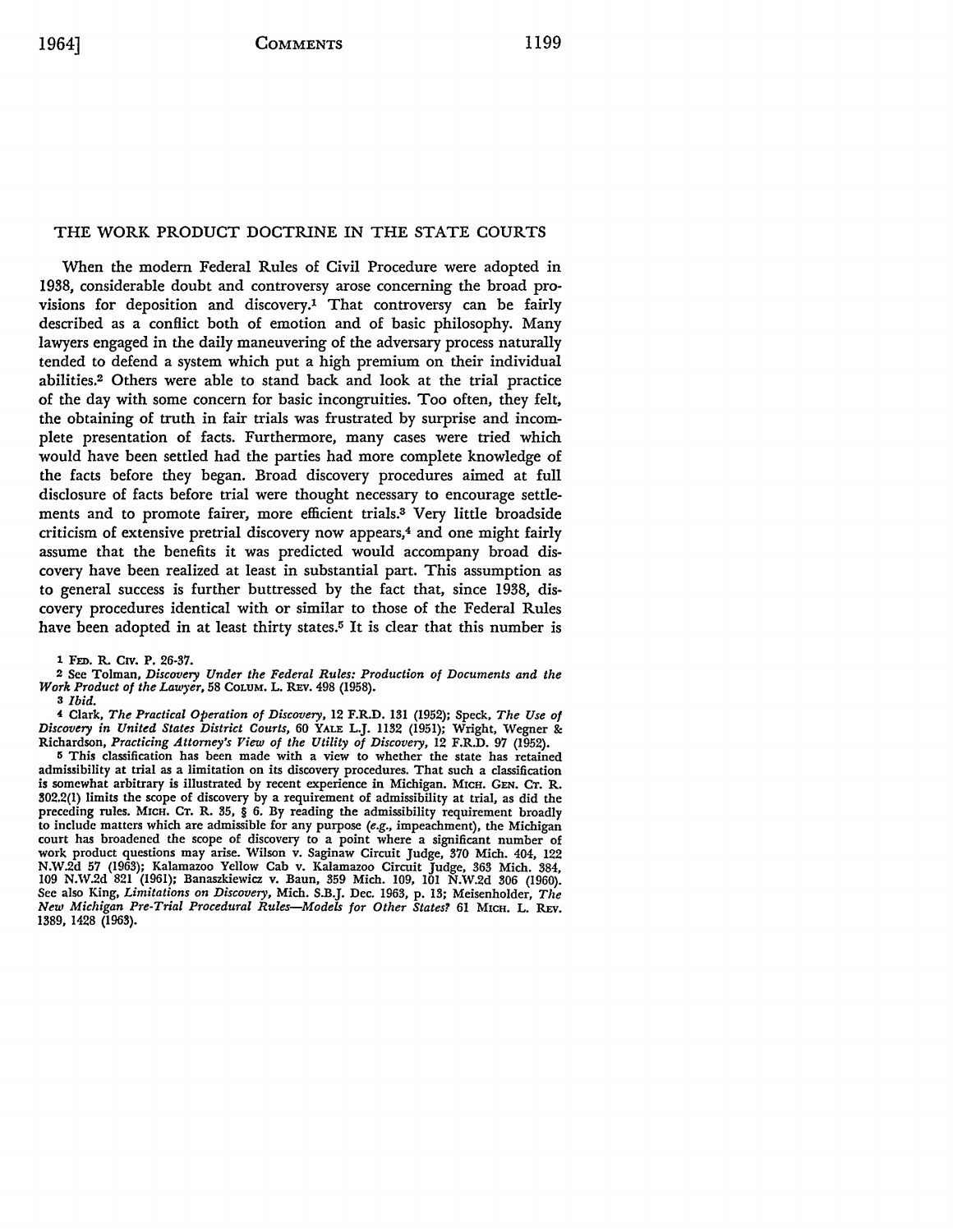growing and that pressure will mount in the remaining states for increased discovery opportunities.6 The arguments for and against the basic decision to broaden discovery have been ably presented elsewhere.7 This comment will deal solely with problems in the important area which has come to be known as "work product" doctrine. The experience of the federal courts indicates that any state which seeks to broaden its discovery rules must eventually face up to the recurring problems in this area.

In general terms, the work product doctrine is concerned with protecting a party's trial preparations from disclosure under the modern discovery procedures. The protection of work product must be distinguished from the attorney-client privilege. The two concepts often appear side-by• side in the cases since both may involve protection of trial preparations.<sup>8</sup> The attorney-client privilege is, however, generally viewed as an evidentiary privilege belonging to the client and designed to encourage full disclosure by him to his attorney.9 This is the approach espoused by Professor Wigmore10 and expressly adopted by the Supreme Court of the United States for purposes of the Federal Rules of Civil Procedure.11 In some states the privilege has been viewed as protecting some trial preparatory materials which are not in the form of disclosures by the client to the attorney.<sup>12</sup> Also, opinions have differed as to precisely what matters fall within the category of a client's "disclosures."18 Material which falls within the attorney-client privilege is protected from discovery not because it is inadmissible at trial, but because the discovery rules specifically provide that the production of privileged matter shall not be ordered.<sup>14</sup> Thus, in this one instance the scope of the rule of admissibility at trial is coterminous with the scope of discovery. Discovery of trial preparations which fall outside evidentiary privileges can be avoided, however, only on the basis of protection furnished by the discovery rules themselves and not on the basis of inadmissibility at trial. An important interrelationship of the attorneyclient privilege with the work product doctrine is apparent. To the **extent**  that a given matter falls within the privilege, there is no need for **work**  product protection. Likewise, if the attorney-client privilege is construed narrowly, the need for work product protection may• be substantially **in•**  creased.

Just as there appears to be general agreement as to the desirability of broad discovery procedures, there appears also to be general agreement that there is some need for the protection of a party's trial preparations.

- 9 8 WIGMORE, EVIDENCE§§ 2290-92 (McNaughton ed. 1961).
- 10 *Ibid.*
- 11 Hickman v. Taylor, 329 U.S. 495, 509 (1947).
- 12 See notes 43, 82 *infra* and accompanying text.
- 18 8 WIGMORE, *op. cit. supra* note 8, §§ 2294-320.
- H FED. R. CIV. P. 26(b).

<sup>6</sup> See generally Wright, *Procedural Reform in the States,* 24 F.R.D. 85 (1959).

<sup>&</sup>lt;sup>7</sup> Developments in the Law-Discovery, 74 HARV. L. REV. 940 (1961).

s Such was the case in Hickman v. Taylor, 329 U.S. 495 (1947), itself. See notes 17-19 *infra* and accompanying text.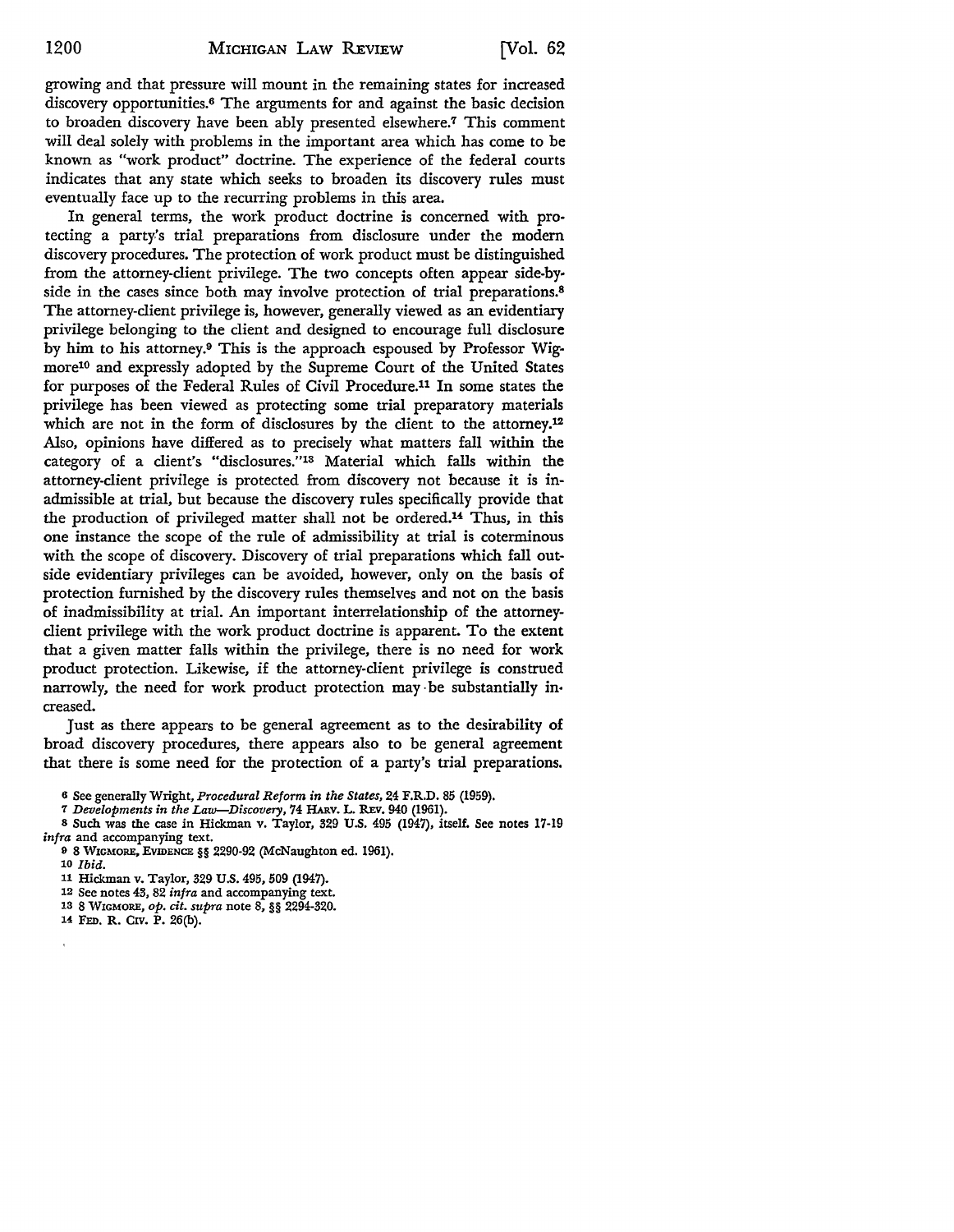It is thought that laziness and sloppy trial preparation would be encouraged if the lawyer who has not made a thorough investigation and study were allowed to appropriate the fruits of such labors as have been expended on the other side.15 The Federal Rules are singularly uninformative on the question of protecting trial preparations which fall outside traditional categories of privilege.16 The Rules do require that the party seeking discovery show "good cause" for the disclosure, at least where writings or other physical items are sought.17 The "good cause" requirement has properly been given a liberal reading, no extensive showing of justification being thought necessary.18 It is generally considered sufficient that the factual disclosure would aid in the preparation of the party's case or be reasonably calculated to lead to admissible evidence.19 The party must also show that the information sought could not otherwise be obtained without substantial inconvenience.<sup>20</sup> This is not to say, however, that the concept of "good cause" has not been helpful in obtaining protection for trial preparations.21

The fact remains that much trial preparation material is replete with information which might very well lead to admissible evidence and which is not immediately accessible to the adverse party. The Federal Rules make no explicit provision for the protection of such materials. Nevertheless, in the case of *Hickman v. Taylor22* the Supreme Court read into the Federal Rules a limited protection of trial preparations beyond that available through privilege and the good cause requirement. In *Hickman,*  discovery was sought of certain statements of witnesses which had been personally procured by an attorney in the process of preparing for litigation. The attorney-client privilege was held inapplicable,<sup>28</sup> but the Court thought that, without a strong showing of need, a party ought not to be allowed access to these statements by discovery.24 The protection provided to work product was to be greater than that which was provided by the "good cause" requirement.<sup>25</sup> However, unlike the protection afforded by a privilege, the immunity established by the work product principle was

15 "Were such materials open to opposing counsel on mere demand, much of what is now put down in writing would remain unwritten. **An** attorney's thoughts, heretofore inviolate, would not be his own. Inefficiency, unfairness and sharp practices would inevitably develop . . . . " Hickman v. Taylor, 329 U.S. 495, 511 (1946).

16 This problem was quickly recognized, and a number of solutions were suggested. Tolman, *supra* note 2.

17 Fm. R. CIV. P. 34.

<sup>18</sup>2A BARRON *8e* HoLTZOFF, FEDERAL PRACfICE AND PROCEDURE § 796, at 417 (Rules ed. 1961).

19 *Id.* at 420.

20 *Id.* at 417-18.

21 E.g., Diniero v. United States Lines Co., 21 F.R.D. 316 (S.D.N.Y. 1957).

- 22 329 U.S. 495 (1947).
- 23 *Id.* at 508.
- 24' *Id.* at 511-12.

25 2A BARRON *8e* HoLTZOFF, *op. cit. supra* note 18, at 419. But compare the confusing use of terminology in Alltmont v. United States, 177 F.2d 971 (3d Cir. 1949).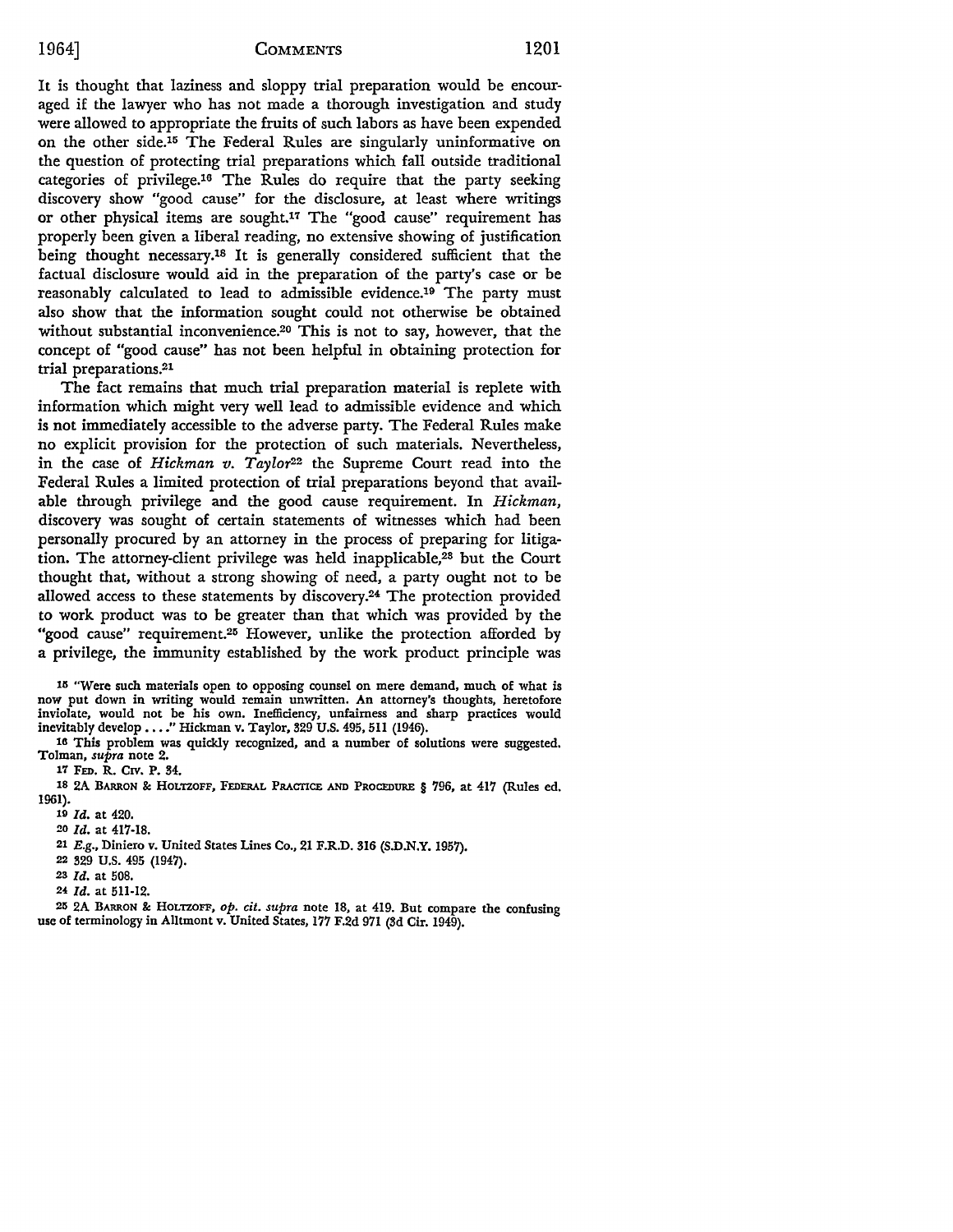intended to be qualified.26 The language of the Court in the *Hickman*  case is capable of being read broadly, so as to give extensive protection to a party's trial preparations,27 but, on its facts, the case can be narrowly construed. Therefore it is not surprising that in the absence of further holdings by the Supreme Court, the lower federal courts have gone in every conceivable direction in applying the *Hickman* "work product" doctrine.28 While the doctrine has on occasion been limited to the protection of information and materials which result from the trial attorney's personal effort,29 it has in other instances been extended to protect the efforts of a nonlawyer agent of a litigant.<sup>30</sup> While sufficient need for disclosure has sometimes been held to exist where substantial inconvenience would otherwise result to the proponent of discovery,<sup>31</sup> other cases have demanded nearly absolute necessity.<sup>32</sup>

Adding to the confusion is the fact that, prior to the Supreme Court's decision of *Hickman v. Taylor,* the Advisory Committee on the Federal Rules of Civil Procedure submitted a proposed amendment to Rule 30(b), adding the following language:

"The court shall not order the production or inspection of any writing obtained or prepared by the adverse party, his attorney, surety, indemnitor, or agent in anticipation of litigation or in preparation for trial unless satisfied that denial of production or inspection will unfairly prejudice the party seeking the production or inspection in preparing his claim or defense or will cause him undue hardship or injustice. The court shall not order the production or inspection of any part of the writing that reflects an attorney's mental impressions, conclusions, opinions, or legal theories, or, except as provided in Rule 35, the conclusions of an expert."33

The Court refused to adopt this language,<sup>34</sup> and the significance of its refusal has been argued both ways.85 Those who prefer a reading of *Hickman* which limits it as closely as possible to its facts argue that the amendment was refused because it was unduly restrictive of the scope of discovery.36 Others have felt that *Hickman* itself was broad enough to

26 Hickman v. Taylor, 329 U.S. 495, 511 (1947).

27 See Hauger v. Chicago, R.I. &: P.R.R., 216 F.2d 501 (7th Cir. 1954); Alltmont v. United States, 177 F.2d 971 (3d Cir. 1949).

28 4 MOORE, FEDERAL PRACTICE 1f 26.23(8] (2d ed. 1963).

29 De Bruce v. Pennsylvania R.R., 6 F.R.D. 403 (E.D. Pa. 1947). See also 4 MooRE, *op. cit. supra* note 28,  $\int$  26.23[8.-1], at 1382.

30 Alltmont v. United States, 177 F.2d 971 (3d Cir. 1949).

31 Newell v. Capital Transit Co., 7 F.R.D. 732 (D.D.C. 1948).

32 Alltmont v. United States, 177 F.2d 971 (3d Cir. 1949).

33 ADVISORY COMMITIEE ON RULES FOR CIVIL PROCEDURE, REPORT OF PROPOSED AMEND· MENTS TO RULES OF CIVIL PROCEDURE FOR THE DISTRICT COURTS OF THE UNITED STATES 39-40 (1946).

84 FED. R. CIV. P. 30(b) has been left unchanged.

35 The Court did not explain its refusal to adopt the amendment.

36 2A BARRON &: HoLTZOFF, *op. cit. supra* note 14, § 652.2, at 130.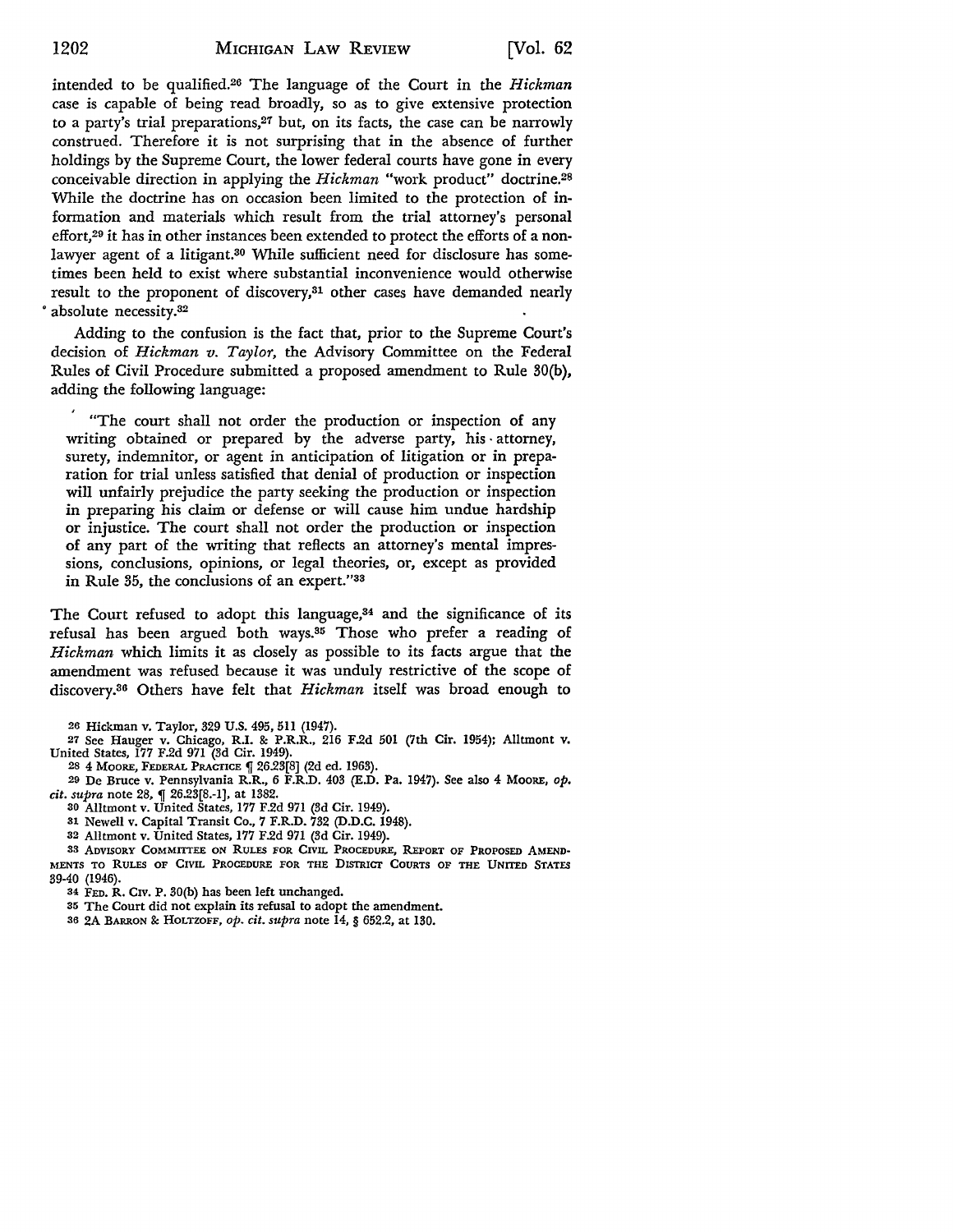obviate any need for additional language in the Rules.37 Whatever the Court's intent may have been, what is important to states as they determine the proper scope of their discovery procedures in the work product area is that the Federal Rules, and the federal cases do not present a helpful model which can be easily followed. The unsettled state of the federal authorities is indicative of the lack of consensus among judges and lawyers as to the proper balance to be struck in protecting trial preparations. If it is proper to recognize some area of protection for trial preparation, then it would hardly seem to follow that an extension beyond a narrow reading of *Hickman v. Taylor* should be condemned as *ipso facto* contrary to the policy of broad discovery. On the other hand, each instance in which information is protected from discovery must be recognized as a potential inroad on the policy favoring full factual discovery as an encouragement of settlements and fairness at trial. No particular approach to the balancing of these considerations appears destined for universal acceptance. Nevertheless, whatever the approach adopted by a state, it should represent a conscious attempt to balance the conflicting policies.

#### FEDERAL RULES ADOPTED WITHOUT MODIFICATION

In light of the continuing importance of the work product problem and the need for certainty of planning and efficient judicial administration, it is not easy to understand why a state would adopt the Federal Rules without modification or explanation in the work product area. Ten states, however, have done just that.38 Such a strict copying of the Federal Rules stands as an invitation to apply the federal precedents. In fact, where the question has been considered, it has been explicitly indicated that such an application is the proper method of construction.39 However, to refer a state's courts and lawyers to an ever-increasing list of federal decisions, which support conflicting results on many specific points,<sup>40</sup> invites confusion. Not only is there a possibility of misinterpretation of the federal cases individually, but there is the further danger of failing to appreciate the variations of doctrine from circuit to circuit. There is also a real hazard that, as in two recent Arizona decisions,41 interpretation of large numbers of federal precedents will be substituted for a coherent consideration of the policies involved. In *Dean v. Superior Court* the Arizona court engaged

<sup>37</sup> See Clark, *Experience Under the Amendments to the Federal Rules of Civil* 

*Procedure,* 8 F.R.D. 497, 502 (1949). 88 ALA. CODE tit. 7, § 474(9) (1960); Aruz. R. CIV. P. 26-34; ARK. STAT. ANN. §§ 28-348 to -356 (1962); CoLO. R. CIV. P. 26-34; DEL. R. CIV. P. 26-34 (modification of Federal Rules on immaterial points); FLA. STAT. ANN. §§ 1.21-.31 (1952); GA. CODE §§ 38-2101 to -2109  $(1959)$ ; N.M.R. CIv. P. 21-1-1 $(26)-(34)$  (additions to Federal Rules on immaterial points); N.D.R. CIV. P. 26-34; WYO. R. CIV. P. 26-34.

so *E.g., Ex parte* Denton, 266 Ala. 279, 96 So. 2d 296 (1957); Graham v. Allis-Chalmers Mfg. Co., 188 A.2d 125 (Del. 1963).

<sup>40</sup> See notes 28-32 *supra* and accompanying text.

<sup>41</sup> State v. Whitman, 91 Ariz. 120, 370 P.2d 273 (1962); Dean v. Superior Court, 84 Ariz. 104, 324 P.2d 764 (1958). See also Comment, 1 ARrz. L. REv. 112 (1959).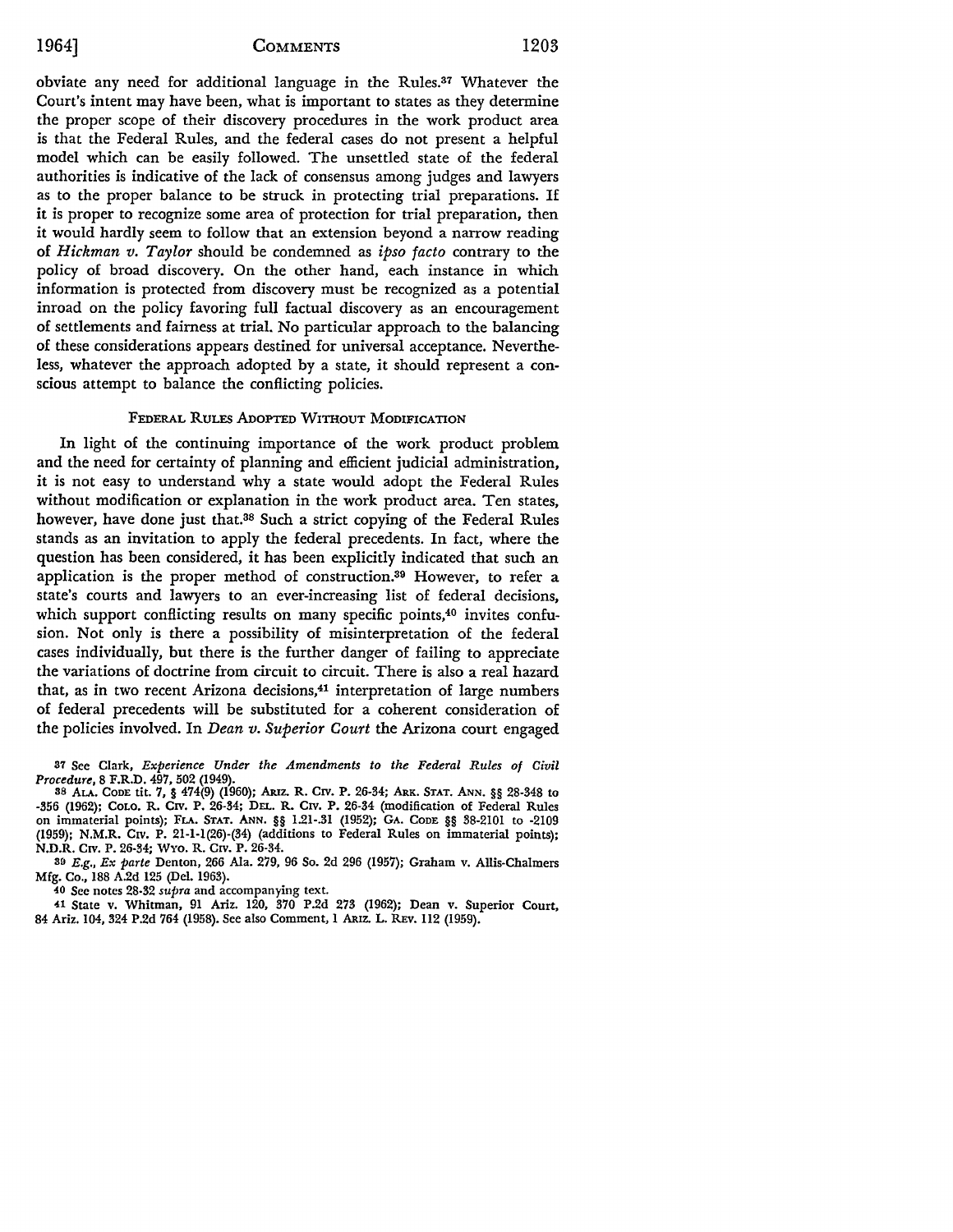in a baffling discussion of federal cases.42 At the outset the court was misled by language in *Alltmont v. United States4*3 and concluded that *statements*  of witnesses, even when taken by an attorney, are to be disclosed upon a showing of "good cause."44 At the same time the court appears to have accorded absolute protection to memoranda purporting to set forth the substance of witnesses' statements.45 The court asserted that this distinction represents the view of the Supreme Court in *Hickman v. Taylor,*  but the language cited was from the concurring opinion of Mr. Justice Jackson.46 It is clear on the facts of the *Hickman* case itself that the work product doctrine therein expressed is to apply to actual statements of witnesses.47 This is not to say that the statement-versus-memorandum distinction drawn by the Arizona court is not defensible in substance. The method of reaching the conclusion, however, is totally undesirable, for the initial confusion within the federal cases is now compounded by the misinterpretation of those cases. Similar confusion appeared in *State v. TVhitman,*<sup>48</sup> where discovery of an expert witness' findings was sought. Here a substantial split among the federal cases put the court in the desirable position of being able to pick and choose, although this course left the bar guessing as to which cases the court might find convincing.

Incongruity was compounded in a recent Delaware case<sup>49</sup> where the court held that its decisions prior to the adoption of the state's version of the Federal Rules,<sup>50</sup> which decisions had extended the scope of the attorneyclient privilege to witness statements gathered by an attorney, were applicable to the new rules of discovery. Despite this marked difference from the federal view on the closely related question of privilege, the Delaware court expressly sanctioned the citation of federal decisions on the scope of work product protection. This attempt to apply federal work product doctrine while retaining state notions of a broad attorney-client privilege illustrates an additional hazard of the adoption by a state of the Federal Rules without modifications in the work product area. Reference has already been made to the close interrelationship of the work product doctrine with the attorney-client privilege.51 The breadth and importance of the work product doctrine is a result, in part, of a narrow view of the privilege. It is not at all clear that a satisfactory approach to work product problems can be achieved by reference to federal doctrine without concurrent adoption of the federal view of the scope of the attorney-client privilege.52

- 42 84 Ariz. 104,324 P.2d 764 (1958).
- <sup>43</sup>II7 F.2d 971 (3d Cir. 1949).
- 44 Dean v. Superior Court, 84 Ariz.104, IIO, 324 P.2d 764,768 (1958). 45 *Id.* at ll2-13, 324 P.2d at 769.
- 
- 46 329 U.S. 495, 516-17.
- 47 Hickman v. Taylor, 329 U.S. 495, 498 (1947).
- 48 91 Ariz. 120, 370 P.2d 273 (1962).
- 49 Graham v. Allis-Chalmers Mfg. Co., 188 A.2d 125 (Del. 1963).
- 50 DEL. R. CIV. P.
- 51 See notes 8-14 *supra* and accompanying text.
- 52 See notes 9-ll *supra* and accompanying text.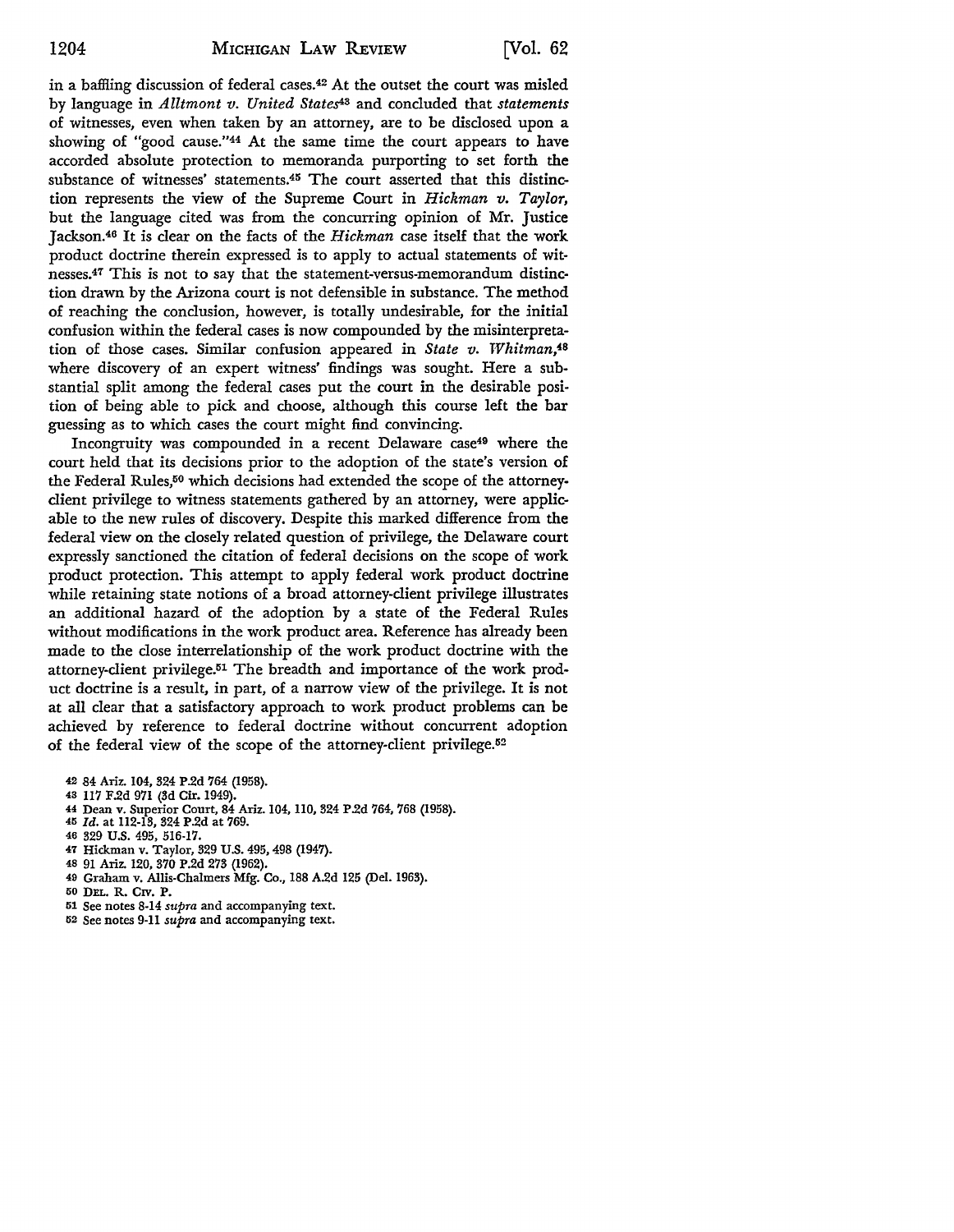Discovery in general, and in the area of trial preparations in particular, is almost universally narrower under state rules than it is under the Federal Rules.<sup>58</sup> It is not surprising, therefore, that the general tendency of the courts in applying state versions of the Federal Rules has been to favor broad protection of work product. For example, the leading Florida case of *Atlantic Coast Line R.R. v. Allen*<sup>54</sup> held that the doctrine of the *Hickman* case applies to all "work product of the adverse party, and it matter[s] not whether the product is the creature of the party, his agent or his attorney."<sup>55</sup> Broad protection of trial preparations is not necessarily to be criticized, but to reach this result by picking and choosing among conflicting federal cases is to avoid the careful balancing of policy which should underlie the work product doctrine.

# EXPRESS WORK PRODUCT PROVISIONS

The states that have adopted broad pre-trial discovery have commonly done so by extensive duplication of the federal provisions.<sup>56</sup> However, most of these states have gone beyond the general wording of the Federal Rules and bare reliance upon federal decisions in dealing with the area of work product. The most popular approach in these states is to insert a provision identical with or similar to that which was suggested by the Federal Advisory Committee,<sup>57</sup> but rejected by the United States Supreme Court.<sup>58</sup> Why these states adopted the Committee's suggested provision and what they felt they were accomplishing by doing so are not at all clear. It has been suggested that the most important reason for the adoption is to avoid the entire "work product" problem.<sup>59</sup> In some states, however, the adoption seems to have been merely an attempt to insure that the doctrine of the *Hickman* case would be applied.60 If the intent was to adopt in specific terms the work product doctrine of the federal courts, then that intent was doomed to frustration. The rule suggested by the

<sup>113</sup>See discussion *infra* notes 89-103. Only in California and possibly Wisconsin **has**  there been any attempt to make discovery broader than that provided in the Federal Rules.

M 40 So. 2d 115 (Fla. 1949).

<sup>1111</sup>*Id.* at 116. See also Arizona cases cited note 41 *supra.* 

116 Only in New York, California, Pennsylvania, and Wisconsin bas broad discovery been provided by rules of substantially original form. N.Y. CIV. PRAc. LAw §§ 3101-3134; CAL. CIV. PROC. CODE §§ 2016-35 (Supp. 1963); PA. R. CIV. P. 4001-25; WIS STAT. ANN. §§ 326.01-.29 (Cum. Supp. 1963).

157 See note 34 *supra* and accompanying text. Such provisions include: IDAHO R. CIV. P. 26(b); Iowa R. Civ. P. 141(a); Ky. CT. R. 37.02; LA. CODE CIV. PROC. ANN. art. 1452 (1960); ME. R. CIV. P. 26(b); MD. R. CIV. P. 410d; NEV. R. CIV. P. 30(b); N.J.R. CIV. PRAc. 4:16-2; UTAH R. CIV. P. 30(b); WASH. R. CIV. P. 26(b); W. VA. CIV. PRAC. R. 34(b).

<sup>118</sup>Sec note 34 *supra* and accompanying text.

119 Clay, *May the Federal Rules Be Successfully Adopted To Improve State Procedure? The Kentucky Experience,* 24 F.R.D. 437,442 (1960).

oo Sec note to UTAH R. Cxv. P. 30(b), 9 UTAH CODE ANN. 560 (1963): "Although the Supreme Court of the United States failed to adopt the foregoing amendment, it bas made an interpretation of the Rule [referring to *Hickman v. Taylor]* which reaches the same result, in effect, as the amendment does."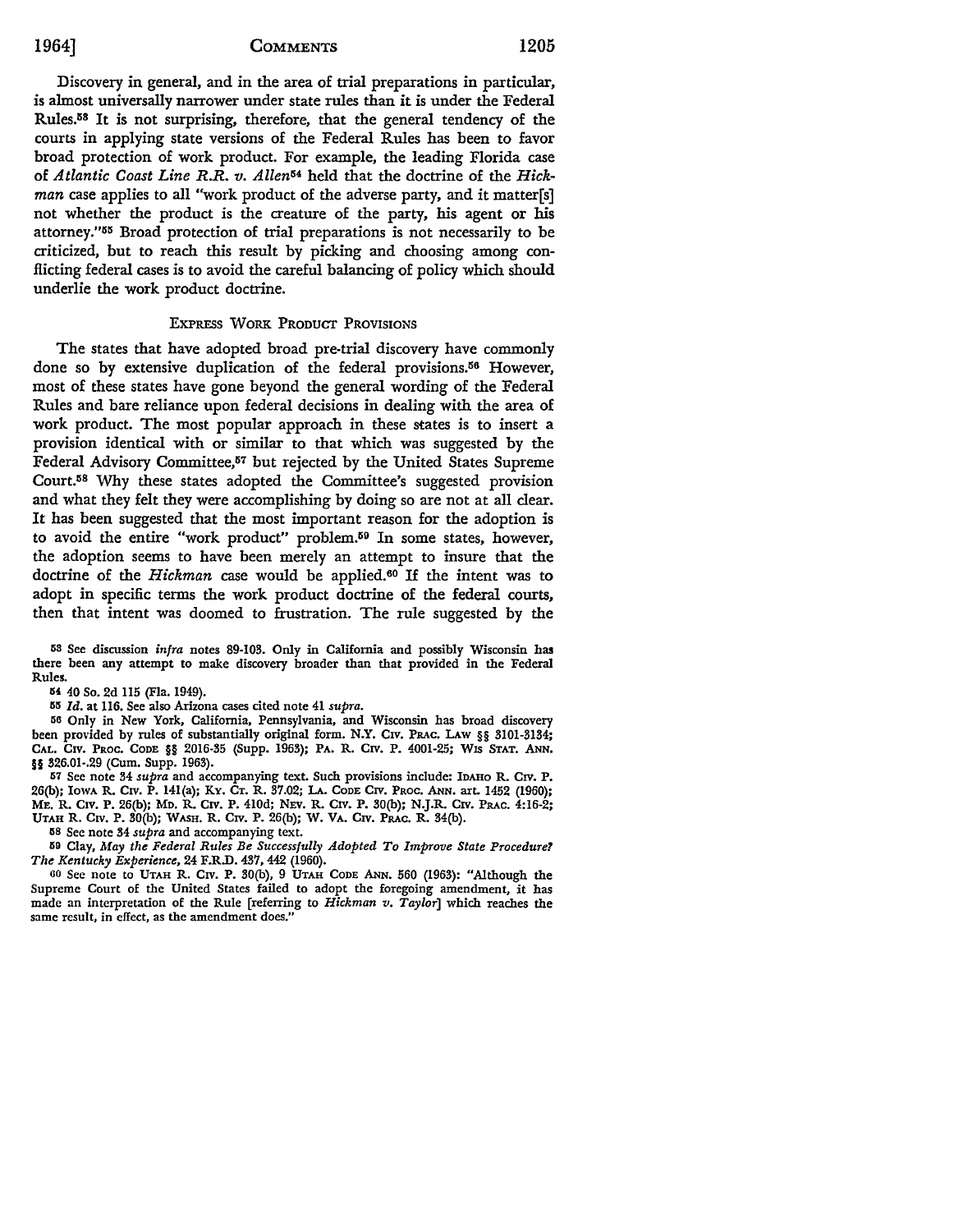Federal Advisory Committee and rules of like wording call for a broader limitation on the scope of discovery than the rule which might be gleaned from the vast majority of the federal decisions.61 First, the Committee's rule expressly applies the substantial justification requirement of *Hickman*  to writings obtained or prepared by the *adverse party, his surety, indemnitor; or agent,* as well as those of the attorney.62 It is thus a *litigant's*  trial preparation and not merely his attorney's which constitutes the work product. This is the result under some federal cases,<sup>68</sup> but contrary holdings can be found.64 Second, the Committee's proposed rule articulates the substantial justification requirement in terms of unfair prejudice and undue hardship or injustice.65 As discussed above, the federal cases have varied significantly in their formulations of the substantial justification required under the *Hickman* case.66 Third, in the second sentence of the rule, the Committee's amendment provides a substantial area of *absolute*  protection for the attorney's trial preparation materials.67 *Hickman* explicitly rejected any rule of absolute protection beyond the attorney-client privilege.68 The potential breadth of this second sentence has not been widely recognized. For example, significant portions of a witness' statement, when given in response to an attorney's interrogation, might be said to reflect the attorney's' "mental impressions" or "legal theories" through the questions he asks.

In most of the states where the proposed amendment to the Federal Rules has been adopted, the amendment has gone substantially or completely without interpretation. However, a number of significant decisions indicating attitudes toward the provision have appeared. The decisions have tended toward broad protection of work product-broad at least **in**  comparison to that afforded by the federal rule as it appears to be developing and thus broad **in** the minds of those who thought of the amendment as substantially a codification of the *Hickman* rule. The most striking example of this trend is a New Jersey case<sup>69</sup> in which the disclosure of names and addresses of a party's expert witnesses was held to have been properly refused. Perhaps the example is too striking, for the procedure adopted by the New Jersey court was not merely a strict application of the work product rule, but was in fact a clear misapplication of the rule in

- 61 See notes 32-36 supra and accompanying text. See also cases cited note 73 infra.
- 62 Cf. sources cited note 29 supra.

67 "The court shall not order the production or inspection of any part of the writing that reflects an attorney's mental impressions, conclusions, opinions, or legal theories, or, except as provided in Rule 35, the conclusions of an expert." ADVISORY COMMITTEE ON RULES FOR CIVIL PROCEDURE, REPORT OF PROPOSED AMENDMENTS TO RULES OF CIVIL PROCEDURE FOR THE DISTRICT COURTS OF THE UNITED STATES 39 (1946).

68 329 U.S. at 5ll.

69 Gibilterra v. Rosemawr Homes, 19 N.J. 166, ll5 A.2d 553 (1955).

<sup>63</sup> E.g., Hauger v. Chicago, R.I. 8e P.R.R., 216 F.2d 501 (7th Cir. 1954).

<sup>64</sup> E.g., De Bruce v. Pennsylvania R.R., 6 F.R.D. 403 (E.D. Pa. 1947).

<sup>65</sup> Cf. cases cited notes 31-32 supra.

<sup>66</sup> *Ibid.*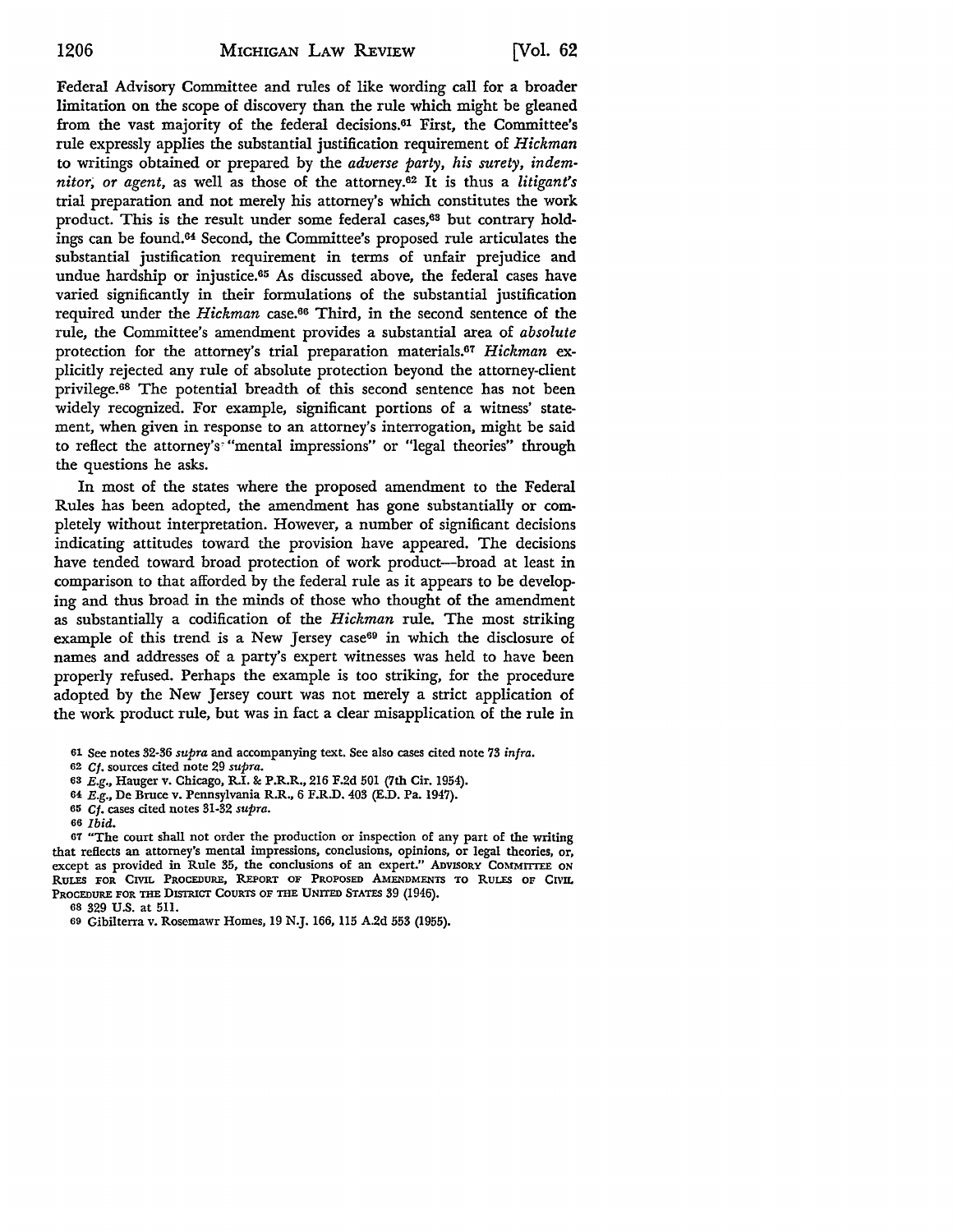the light of underlying policy considerations. The availability of such names and addresses will not encourage the adversary to be sloppy in his trial preparations. On the contrary, he will be encouraged to make a thorough investigation of the expert's qualifications so as to protect his client from any disadvantage at trial. Likewise, the name and address of the witness will rarely be revealing of the opponents' legal theories and tactics. This is not to say that justice is better served by giving access to this information, but, if names and addresses of witnesses are to be protected from disclosure, work product is not the proper theory to be used.70

Although one might well argue with the results which have flowed from the form and interpretation of the Advisory Committee's amendment, the adoption of that amendment has had one commendable result. It has enabled the states to attack work product with a clean slate and to consider their limitations on the scope of discovery in the light of what they believe to be the proper balancing of competing policies. Expressly and by implication, the courts have rejected recourse to the mass of conflicting federal cases as a method of interpreting their rules.71 No case has been found in which a court has said that the Committee's rule as adopted in the state was intended to be a codification of *Hickman v. Taylor,* thus making federal cases applicable, although such an intention does seem to have underlain adoption in some states.72 Having thus rejected federal precedent on work product, the state court has at least an opportunity to undertake a meaningful analysis of the problem which faces it,73 even though the form of the rule restricts the permissible scope of the inquiry.

# WORK PRODUCT "PruvlLEGE" PROVISIONS

A third approach to the protection of trial preparations has been to extend an absolute privilege not to disclose in the course of pre-trial discovery procedures. Five states-Illinois, Minnesota, Missouri, Pennsylvania, and Texas-have adopted this approach.74 Their rules in effect establish a work product *privilege* by extending absolute protection to the matters which would be afforded only qualified protection by the provision suggested by the Federal Advisory Committee. The Minnesota and Missouri rules were obviously adapted from the Committee's language.<sup>75</sup>

70 It is notable that immediately after this case the New Jersey rule was amended to call for disclosure of the identity and location of expert witnesses for the purpose of allowing the adverse party to investigate the expert's qualifications. N.J. REV. RULE 4:16-2. 71 State v. Bair, 83 Idaho 475, 365 P.2d 216 (1961); Bender v. Eaton, 343 S.W.2d 799

(Ky. 1961); Dawson v. Lindsey, 143 So. 2d 150 (La. App. 1962).

72 See text accompanying notes 38-39 *supra.* 

73 State v. Bair, 83 Idaho 475, 365 P.2d 216 (1961); Stephan v. Lacorte, 77 N.J. Super. 443, 186 A.2d 713 (L. 1962).

74 ILL. SUP. CT. R. 19-5(1); MINN. R. CIV. P. 26.02; Mo. R. CIV. P. 57.0l(b); PA. R. CIV. P. 4011; TEX. R. CIV. P. 167, 186a.

75 E.g., MINN. R. CIV. P. 26.02 includes this language: "The production or inspection of any writing obtained or prepared by the adverse party, his attorney, surety, indemnitor, or agent in anticipation of litigation or in preparation for trial, or of any writing that reflects an attorney's mental impressions, conclusions, opinions, or legal theories, or, except as provided in Rule 35, the conclusions of an expert, shall not be required."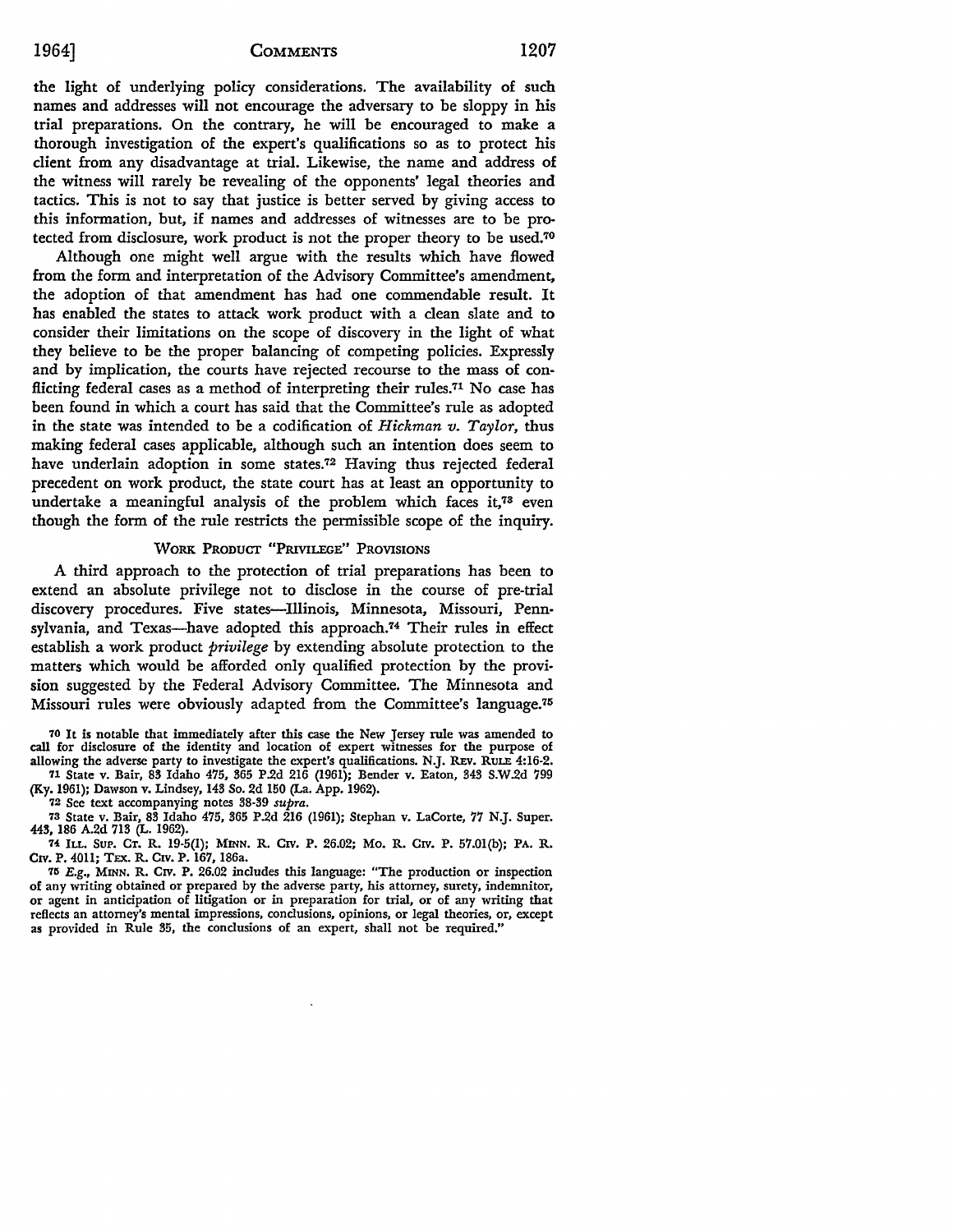The other states have produced their own wordings, but the provisions amount to the same thing on their face.76 The wisdom of this broad privilege approach can best be judged by considering an area in which work product questions frequently arise—the statements of witnesses. For example, a truck driver collides with plaintiff's car at an intersection, and an agent of the truck driver's employer obtains the names of the witnesses and goes to get their statements. Such statements may well contain important factual information, knowledge of which will facilitate the uncovering of truth and may encourage settlement of the claim. In this case an order of disclosure would surely militate in favor of the goals of modem discovery rules.77 However, the results of allowing plaintiff to compel this disclosure are not entirely desirable. In the first place, it would not be quite fair to allow plaintiff to sit back while the defendant diligently procures information on the transaction and then to appropriate the fruits of the latter's labor. Such a practice would encourage sloppy trial preparation rather than the thorough preparation the discovery rules were designed to make possible. Second, in at least some instances, as discussed above,78 the witnesses' statements may reflect the interrogating party's legal theories. Therefore, in many cases, the work product objection would seem properly to be interposed. It would seem no undue hardship on the plaintiff to require that he himself go and talk to the witness. In this way the party gets the information which the law would want him to have, without unfair advantage.

Suppose, however, that a given witness has died or moved half-way around the world. Here the balance of competing policies is significantly changed. The policy of broad discovery rules continues to favor disclosure, but there is no longer an available alternative for the effectuation of that policy. Likewise, allowing disclosure will no longer encourage sloppy trial preparation, for in such cases the party could not, except perhaps at pro• hibitive expense, have obtained the information independently. The policy behind the extension of privilege to this information seems then to rest upon the danger of unfair access to the opponents' thoughts and theories or some even more vague concept of unfairness. If this problem were one of admissibility at trial, an objection based upon unfairness would hardly seem to justify an absolute privilege, for the judge could, in his discretion, determine in each situation whether there would be such an unfair dis• closure. The absence of an impartial arbiter in many parts of the discovery process may be important in distinguishing the proper scope of discovery

<sup>76</sup> E.g., PA. R. CIV. P. 4011 provides: "No discovery or inspection shall be permitted which  $\ldots$  (d) would disclose the existence or location of reports, memoranda, statements, information or other things made or secured by any person or party in anticipation of litigation or in preparation for trial or would obtain any such thing from a party or his insurer, or the attorney or agent of either of them, other than information as to the identity or whereabouts of witnesses . . . ."

<sup>77</sup> See note 3 *supra* and accompanying text.

<sup>78</sup> See notes 67-68 *supra* and accompanying text.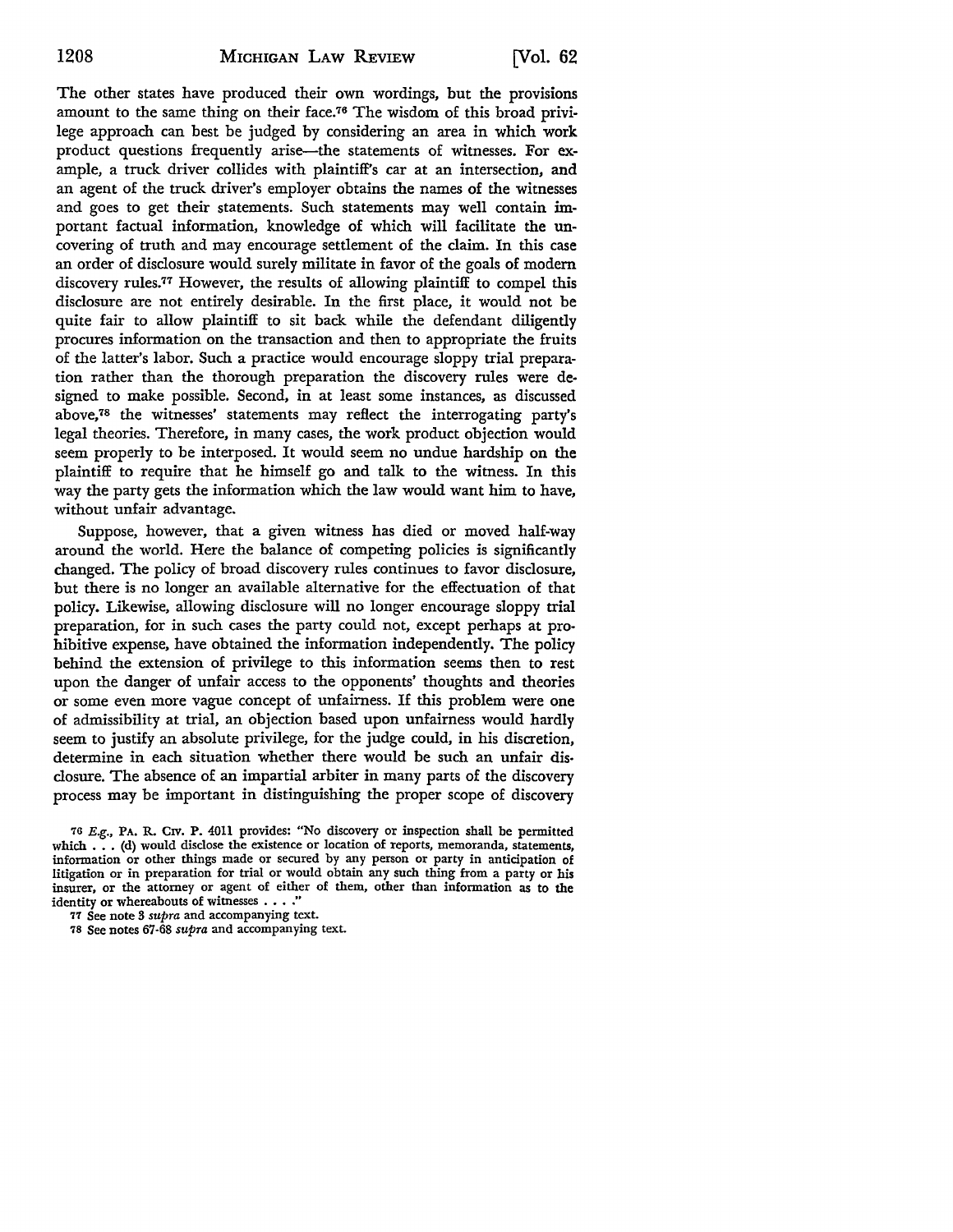from that of rules of evidence. If it is a proper objection to many rules of evidence that they draw distinctions which are too fine, too subtle, and too technical, such an objection would be applicable with even greater force in discovery proceedings. The infusion of questions of degree into discovery proceedings may well promote haggling and delay in a process which is designed to bring increased efficiency to the court system. The problem thus becomes one of weighing the benefits to be derived from disclosure in proper cases against the detriments of lost efficiency in the process of determining whether disclosure is proper. A judgment must be made as to the real dangers of unfair advantage and delay on the one side and, on the other, the danger of substantial withholding of information which ought otherwise to be disclosed. Therefore, the broad privilege approach to work product need not be justified solely on the ground that the opposing party, as a matter of fairness, ought never to have the protected information. The rule can be said, rather, to represent a judgment that, on balance, discovery will run more smoothly and justly if the information is protected absolutely.

Since the dangers of haggling and delay result from the retention of degree questions as to the scope of discovery, these dangers may be alle• viated by the elimination of any degree of protection for work product as well as by the extension of broad privilege. Brief reference should be made here to the solution to the work product dilemma formerly embraced by California, discussed more fully below.<sup>79</sup> California determined that the combined policies of certainty and broad disclosure outweighed the danger of unfair advantage. Therefore, the broad privilege approach can not be justified alone by its encouraging of efficiency and dispatch in discovery proceedings. Rather, it must be justified by a combination of policy judgments: first, that efficiency requires the elimination of close questions and, second, that the injustice resulting from exclusion in all cases is not as great as the injustice in a system which generally allows discovery.

Although the policy balancing represented by a broad work product privilege might be articulated as indicated above, it has not been so stated. It is difficult to escape the suspicion that these privilege rules represent, in fact, a compromise with the lingering fear of the "fishing expedition," rather than a reasoned limitation on an otherwise accepted method of procedure. This lack of articulation of policy has been apparent as well in the judicial interpretations of the broad privilege rule. A number of decisions have extended the rule beyond the point where it can possibly be harmonized with the basic goals of pre-trial discovery. Perhaps the most striking example is found in the Texas cases in which the cloak of the work product privilege has been thrown around the names and addresses of witnesses.80 The precise facts of the cases involved serve to

79 See notes 89-100 infra and accompanying text.

so E.g., Ex *parte* Ladon, 160 Tex. 7, 325 S.W.2d 121 (1959); Dallas Ry. & Terminal Co. v. Oehler, 156 Tex. 488, 296 S.W .2d 757 (1956).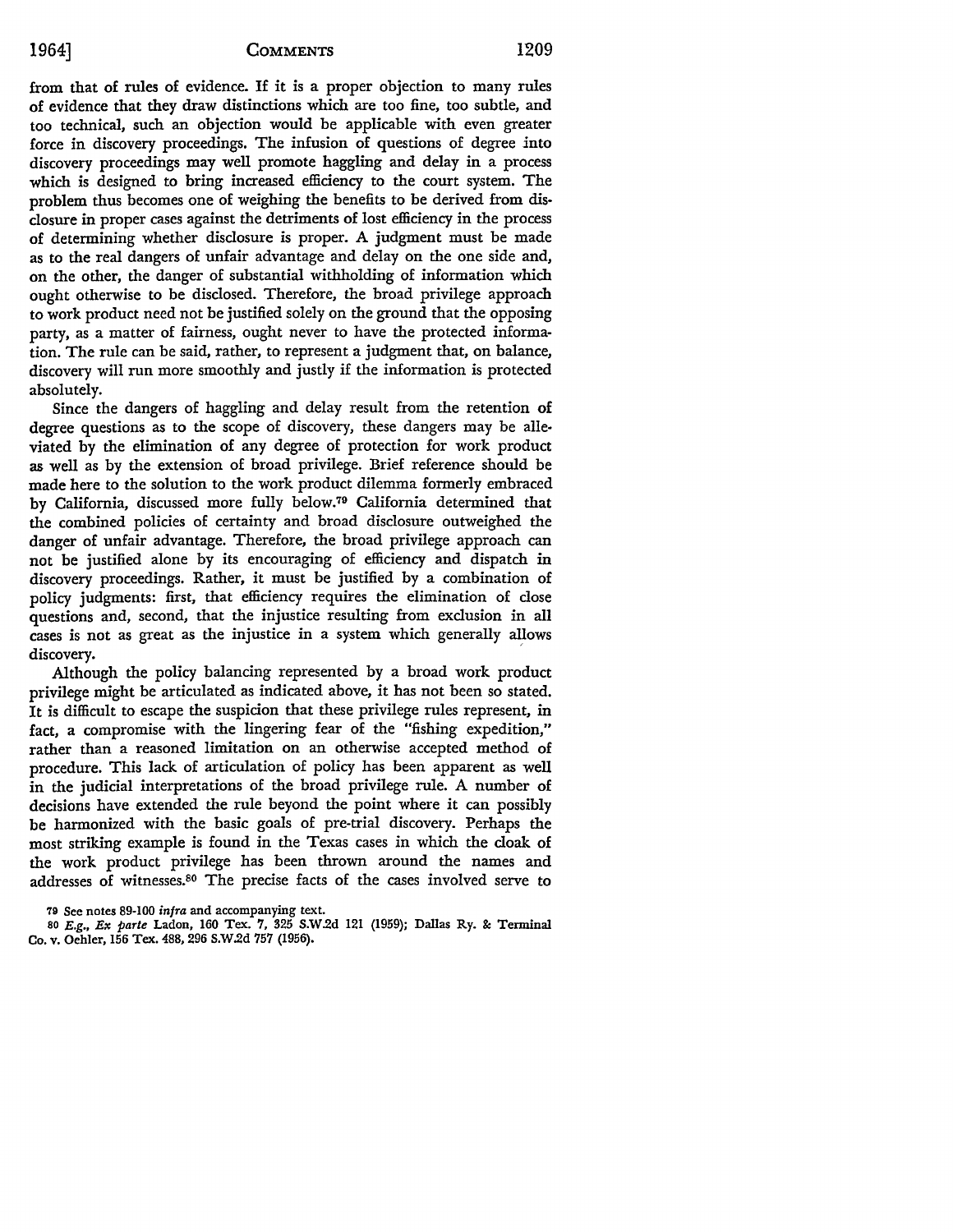illustrate how indefensible such a rule is in light of the competing policies. In *Ex parte Ladon,81* a bus driver compiled a list of the names and addresses of witnesses following an accident in which he was involved. Plaintiff had been injured when thrown to the floor of the bus as a result of a sudden stop. The attorney for the bus company was cited for contempt when he refused to produce the driver's list for discovery. On appeal, the refusal was held proper under the court's rules provision for a broad work product privilege.82 Some history of the rules' adoption was cited to support the court's interpretation. The Texas court explained that the extension of the privilege to the identity and location of witnesses was a product of compromise.83 But the compromise would appear to have been with the sporting theory of litigation and flatly irreconcilable with the adoption of broad discovery. The *Ladon* case presents a stark picture of the plaintiff lying injured on the floor of the bus while the bus driver busily compiles his protected list of witnesses.

It seems clear that the policy which underlies a decision such as *Ladon*  is basically inconsistent with the policy which supports broad discovery rules in the first instance.84 In order to facilitate the maximum availability of facts to the parties, the discovery rules are designed to give a party access to those facts which are within the peculiar control of the adverse party. In perhaps the vast majority of cases, the protection of witnesses' statements as work product does no substantial violence to the foregoing policy. The adverse party can go to the witness on his own to learn the facts. But, when the *names* of the witnesses are within the peculiar control of the other party, no such easy access to the facts is available. Thus, to protect the names of witnesses is to preclude the party from obtaining the facts to which the discovery rules were meant to give him access. Surely a list of names of witnesses cannot reflect the thought processes or legal theories of the party who has the list, and *in* many cases it would seem that possession of the names would be more the result of the fortunes of time and place than the result of diligent and skillful search.

The Illinois court has reached the opposite result as to names and addresses of witnesses in a setting substantially similar to that in the

82 *Id.* at 9, 325 S.W.2d at 123. The proviso reads: "provided that the rights herein granted shall not extend to the written communications passing between agents or representatives or the employees of either party to the suit, or communications between any party and his agents, representatives, or their employees, where made subsequent to the occurrence or transaction upon which the suit is based, and made in connection with the prosecution, investigation or defense of such claim or the circumstances out of which same has arisen. TEX. R. CIV. P. 167."

83 *Ex parte* Laden, 160 Tex. 7, 11,325 S.W.2d 121, 124 (1959).

84 "No longer can the time-honored cry of 'fishing expedition' serve to preclude a party from inquiring into the facts underlying his opponent's case. Mutual knowledge of all the relevant facts gathered by both parties is essential to proper litigation. To that end, either party may compel the other to disgorge whatever facts he has in his possession." Hickman v. Taylor, 329 U.S. 495, 507 (1947).

<sup>81 160</sup> Tex. 7,325 S.W.2d 121 (1959).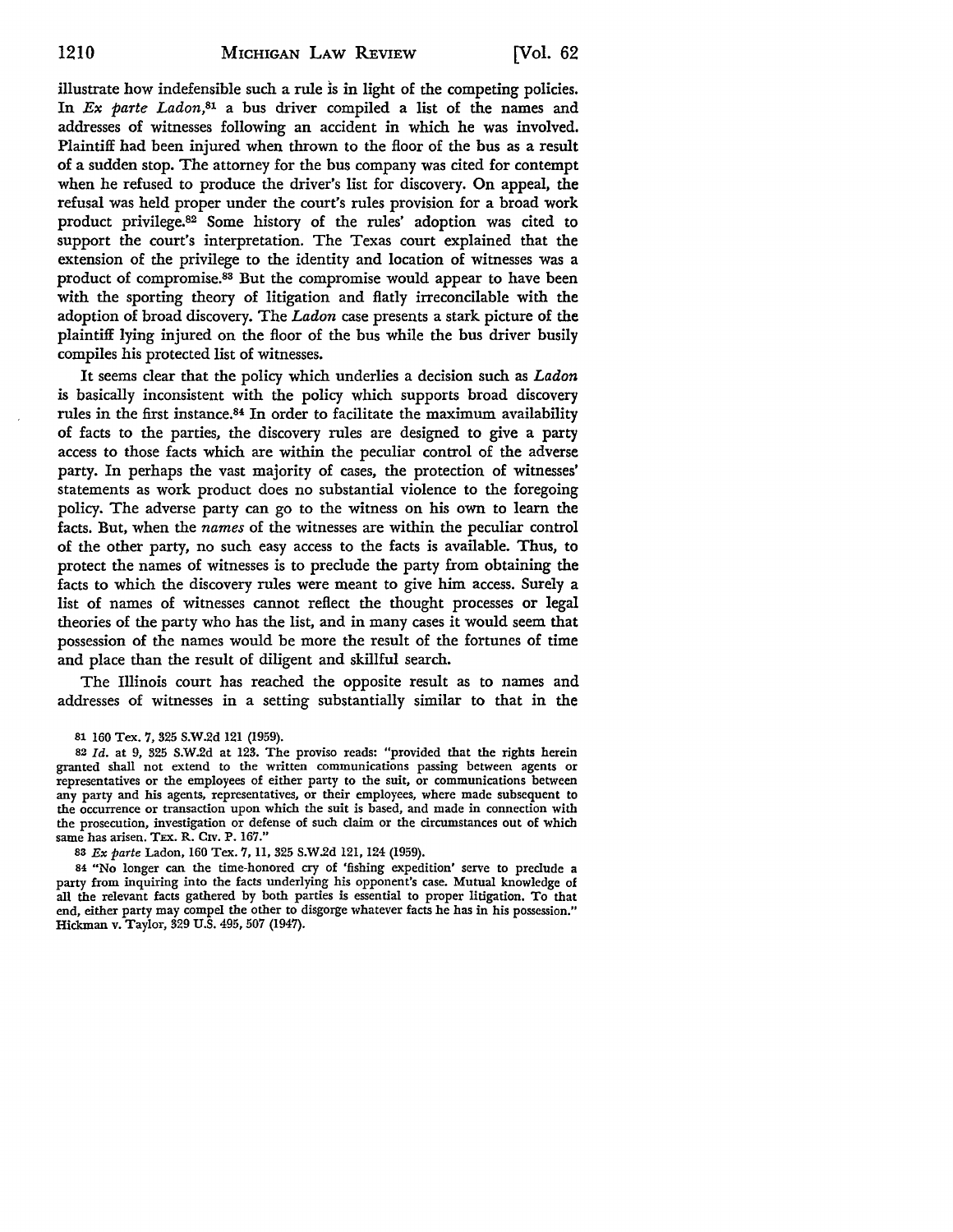Ladon case.<sup>85</sup> This result is clearly to be preferred. In other cases as well, the Illinois court has been careful in interpreting its broad privilege rule to avoid unjustifiable results which might easily flow from a literal reading of the rule.86 In the recent case of *Stimpert v. Abdnour,*87 the Illinois court refused protection for the transcript of an interview with the defendant taken by plaintiff's attorney on the ground that it would be admissible at trial as an admission of a party. The court went far in reconciling its privilege rule with the policy of broad discovery:

"The discovery provisions of the Civil Practice Act and our Supreme Court Rules were enacted to broaden the scope of available discovery to enhance the true function of a trial as a means of ascertaining the truth, and to provide methods from [sic] the prompt and just disposition of litigation .... Our promulgation of Rule 19-5(1) was not inconsistent with this philosophy, but was an effort to protect litigants from unnecessary harassment, and violations of their well recognized rights . . . . The . . . exemption, sometimes loosely referred to as the 'work product' privilege, was believed necessary to prevent complete invasion of the files of counsel. It is clear that this exemption would protect notes and memoranda prepared by counsel for use in trial .... As properly understood, however, this rule does not protect material and relevant evidentiary facts from the truth-seeking processes of discovery."88

By so restricting the scope of its privilege provision in relation to its broad discovery rules, the Illinois court has shown that these privilege provisions can be made to represent a defensible balancing of legitimate policies. It may be, in fact, that Illinois courts will eventually allow discovery of trial preparations in more cases than will the federal courts.

#### REJECTION OF THE WORK PRODUCT DOCTRINE

Until recently, in at least one state—California—there was a conscious effort to make pre-trial discovery broader than that afforded under the Federal Rules in the area of trial preparation materials. This effort began with a code provision clearly designed to avoid the confusion of the federal precedents:

"All matters which are privileged against disclosure upon the trial under the law of this State are privileged against disclosure through discovery procedure. This article shall not be construed to change the law of this

86 ILL. SUP. CT. R. 19-5(1) provides: "All matters which are privileged against disclosure upon trial are privileged against disclosure through any discovery procedure. Disclosure of memoranda, reports or documents made by or for a party in preparation for trial or any privileged communications between any party or his agent and the attorney for the party shall not be required through any discovery procedure."

BB *Id.* at 31, 179 N.E.2d at 605.

BIS Krupp v. Chicago Transit Authority, 8 Ill. 2d 37, 132 N.E.2d 532 (1956).

<sup>87 24</sup> Ill. 2d 26, 179 N.E.2d 602 (1962).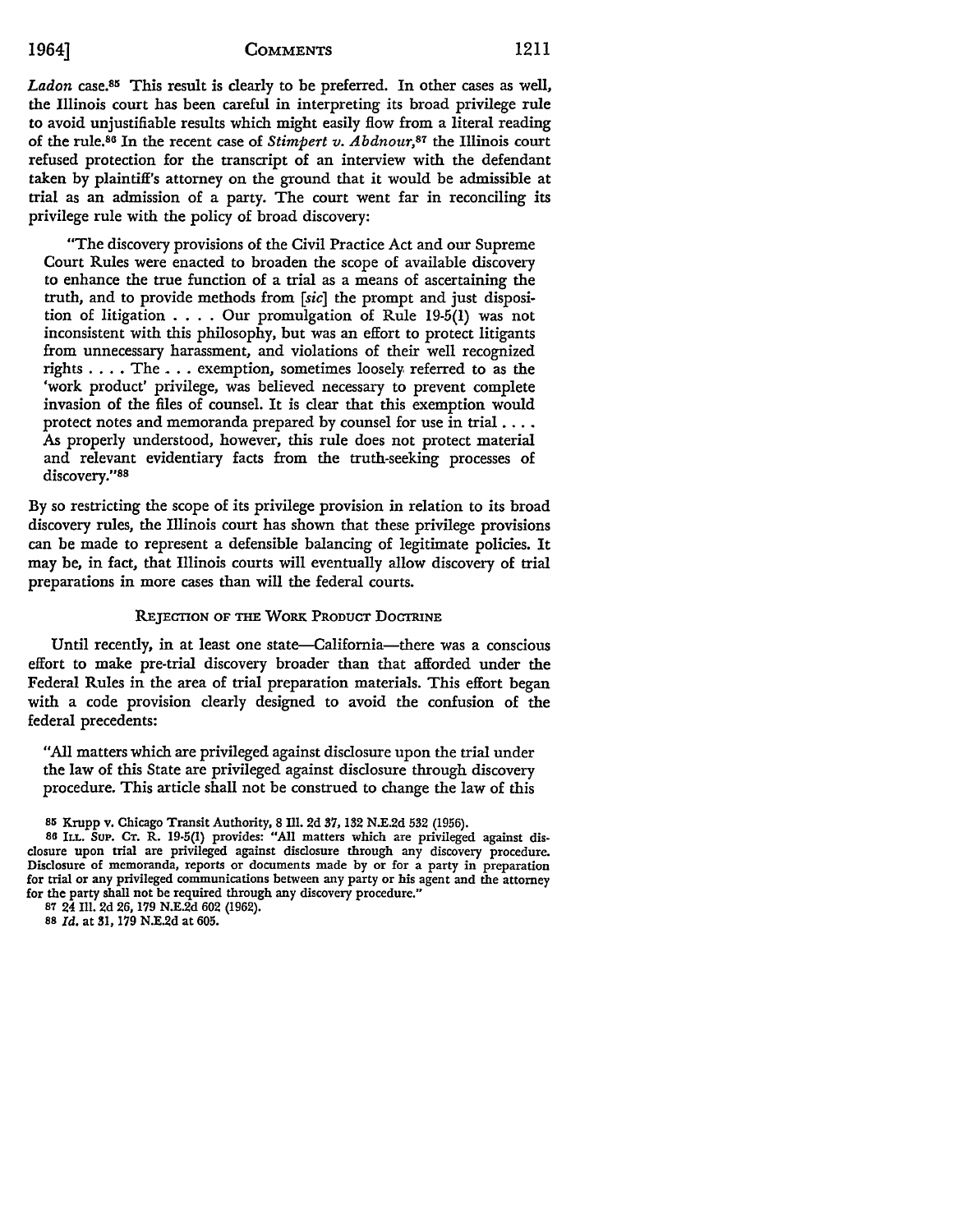State with respect to the existence of any privilege, whether provided for by statute or judicial decision, nor shall it be construed to incorporate by reference any judicial decisions on privilege of any other jurisdiction."89

This provision accompanied a general adoption by California of the Federal Rules. In *Greyhound Corp. v. Superior Court90* the California court held that the alteration was made "for the express purpose of creating in California a system of discovery procedures less restrictive than those then employed in the federal courts."91 Thus, the provision was held to have rejected the federal doctrine as well as the individual federal precedents. The net result of the *Greyhound* holding that the California rule rejected the federal work product concept was not itself especially farreaching in light of the scope of the California attorney-client privilege, which extended to reports compiled by a party's agents in anticipation of litigation.92 But, in the *Greyhound* case and cases following it,93 the California court expressly rejected its prior view of the scope of the privilege, limiting it to the scope indicated by Wigmore and adopted by the Supreme Court in the *Hickman* case.94

The result of these two developments in California, the rejection of the work product doctrine and the restriction of the attorney-client privilege, was to broaden significantly the scope of discovery in the area of trial preparations. Subsequently, discovery was allowed of reports of a condemner's expert appraiser,95 a report of an engineering firm made expressly for a party's attorney,<sup>96</sup> and pictures taken by a party himself.<sup>97</sup> Thus California placed primary emphasis on the full disclosure of facts through the discovery process. Implicit in this development was the belief that, in the bulk of the cases involving the discovery of trial preparations, the fear of encouraging the sloppy lawyer ought not to be a controlling factor. In short, California proceeded from the proposition that this material may be discovered.

The California development ought not to be seen as having given a blanket license to the adverse party to search at will through his opponent's trial preparations. The right to discovery was conditioned here, as it is under the Federal Rules, on a showing of "good cause" in every case. It is

90 56 Cal. 2d 355, 15 Cal. Rptr. 90, 364 P .2d 266 (1961).

91 *Id.* at 375, 15 Cal. Rptr. at 98, 364 P.2d at 274.

92 Holm v. Superior Court, 42 Cal. 2d 500,267 P.2d 1025 (1954).

93 E.g., Suezaki v. Superior Court, 58 Cal. 2d 166, 23 Cal. Rptr. 368, 373 P.2d 432 (1962).

94 See notes 9-11 *supra.* 

95 Oceanside Union School Dist. v. Superior Court, 58 Cal. 2d 180, 23 Cal. Rptr. 375, 373 P.2d 439 (1962).

96 San Diego Professional Ass'n v. Superior Court, 58 Cal. 2d 194, 23 Cal. Rptr. 384, 373 P .2d 448 (1962).

97 Suezaki v. Superior Court, 58 Cal. 2d 166, 23 Cal. Rptr. 368,373 P.2d 432 (1962).

<sup>89</sup> Calif. Stat. ch. 1904 (1957).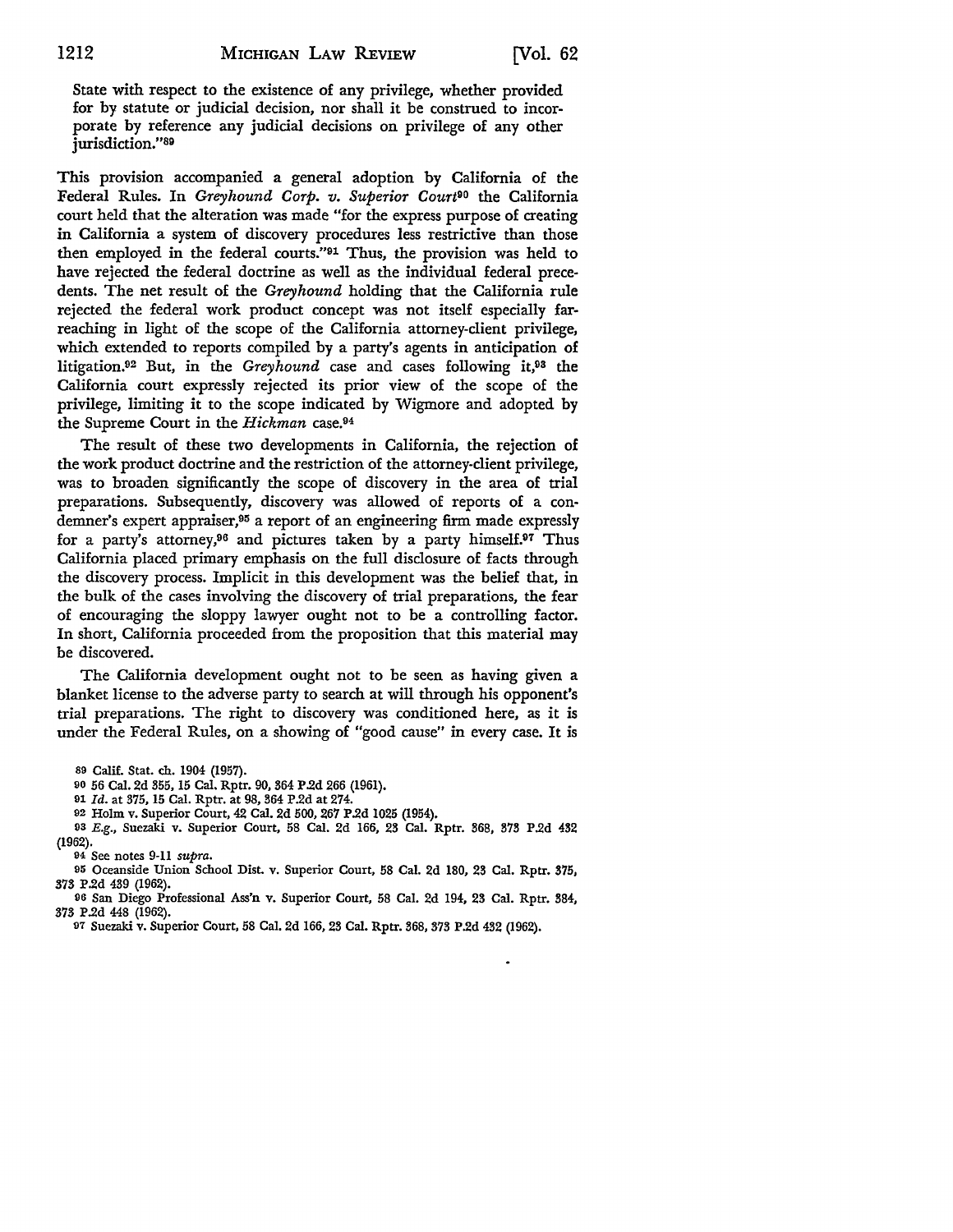true, as noted above,98 that the "good cause" inquiry would not normally be a rigorous one, and a showing of possible usefulness in obtaining all relevant information would suffice in most cases. But the California court clearly stated that "this is not to say that discovery may not be denied, in proper cases, when disclosure of the attorney's efforts, opinions, conclusions or theories would be *against public policy* . . . or would be eminently unfair or unjust, or would impose an undue burden.''99 It remained for the California courts to give substance to these limitations, and the California rules might have attained a shape similar to that suggested for the Federal Rules by those who would read *Hickman v. Taylor* narrowly.10° Clearly, however, the path would have been different, for the California court started with the proposition that benefits of factual disclosures would normally outweigh any unfairness; only where the preponderant unfairness was actually shown would protection have been given. With no work product objection as such available to them, California litigants would have been encouraged to limit their objections to cases of true prejudice. Likewise, the court would have determined the proper degree of protection from discovery faced not with the question of what is "work product," but rather what is fair, thus avoiding a tyranny of labels. Some commentators questioned whether the benefits of additional disclosure of facts would even have begun to balance the mischief which the new California doctrine invited.101 But it would seem to have been worthy of a period of fair trial.

It is unfortunate that this fresh attempt to re-examine the proper scope of discovery has been somewhat frustrated by restrictive legislation. Recent amendments to the California Code of Civil Procedure provide:

"The work product of an attorney shall not be discoverable unless the court determines that denial of discovery will unfairly prejudice the party seeking discovery in preparing his claim or defense or will result in an injustice, and any writing that reflects an attorney's impressions, conclusions, opinions, or legal research or theories shall not be discoverable under any circumstances. . . . It is the policy of this State (i) to preserve the rights of attorneys to prepare cases for trial with that degree of privacy necessary to encourage them to prepare their cases thoroughly and to investigate not only the favorable but the unfavorable aspects of such cases and (ii) to prevent an attorney. from taking undue advantage of his adversary's industry or efforts."102

98 See notes 17-20 *supra* and accompanying text.

119 Greyhound Corp. v. Superior Court, 56 Cal. 2d 355, 401, 15 Cal. Rptr. 90, 115, 364 P.2d 266,291 (1961). (Emphasis added.)

100 In Suezaki v. Superior Court, 58 Cal. 2d 166, 23 Cal. Rptr. 368, 373 P.2d 432 (1962), the California court indicated that the two approaches might well reach similar results. Clearly a California court will be hesitant to give access to an attorney's mental processes or legal theories.

101 Committee on the Administration of Justice, *Report,* 37 CAL. S.B.J. 585, 586-87 (1962); Masterson, *Discovery of Attorney's Work Product Under Section 2031 of the California Code of Civil Procedure,* 10 U.C.L.A.L. REv. 575 (1963); Comment, 10 U.C.L.A.L. REv. 593 (1963).

102 CAL. CIV. PRoc. CoDE §§ 2016(b), (g) (Supp. 1963).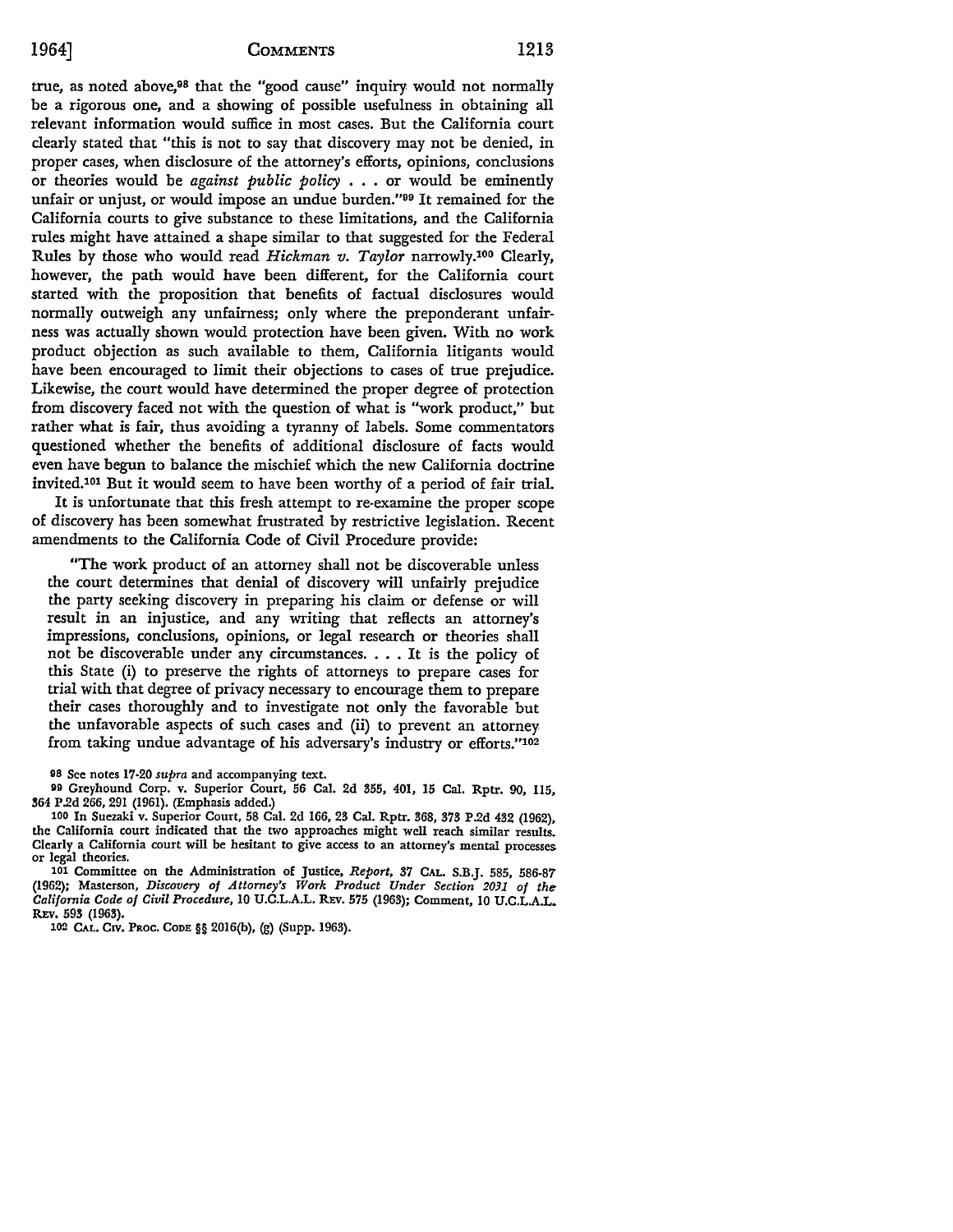Also added was a provision for a stricter "good cause" inquiry:

"A party required to show 'good cause' to obtain discovery . . . shall show specific facts justifying discovery and mere proof of the relevance of the information sought to the subject matter of the action shall not be sufficient."103

On their face, these provisions would hardly seem to be a statutory confirmation of judicially established rules.104 The policy statement in the amendment is not in conflict with that declared previously by the courts, and this might be viewed as an invitation to continue as before. The other quoted provisions, however, belie any such legislative intent. Speculation as to the consequences of the new provisions in particular cases would not be fruitful here. Whatever may now be protected from discovery. in California, the advantages of the approach under the *Greyhound* decision have been lost. Whereas the fact that a given matter was part of a lawyer's trial preparations was formerly but one factor in determining the justice of allowing discovery, it now provides prima facie protection. The central inquiry has shifted from what is fair to what is "work product." It should be noted that the work product provisions relate only to the *lawyer's* trial preparations. But the general restriction of the "good cause" requirement will serve to narrow the scope of discovery as to all types of matter.

Desirable freedom in determining the proper scope of broadened discovery rules may, however, lie ahead for Wisconsin. This state has stood as a leader in broadening pre-trial discovery by independent formulation of rules. The results of such independence give the impression that a great deal more thought and deliberation went into the formulation of these rules than is apparent where the Federal Rules have been simply adopted, virtually *in toto.* In 1961, Wisconsin broadened the scope of its discovery by adopting the following provision eliminating an admissibility requirement:

"A deponent shall be examined regarding any matter, not privileged, which is relevant to the controversy, but it shall not be grounds for objection that testimony will be inadmissible at trial if testimony sought appears reasonably calculated to lead to the discovery of admissible evidence."105

In the first case interpreting this provision, the Wisconsin court indicated its determination to avoid federal precedent and at least some of the limitations of the federal work product doctrine. In *State ex rel. Reynolds v. Circuit Court,106* an action challenging a condemnation award, discovery

10s 15 Wis. 2d 311, 112 N.W.2d 686 (1961), *rehearing denied,* 113 N.W.2d 537 (1962).

<sup>103</sup> CAL. CIV. PROC. ConE § 2036(a) (Supp. 1963).

<sup>104</sup> *But see* Brown v. Superior Court, 32 Cal. Rptr. 527, 534 (Ct. App. 1963).

<sup>105</sup> WIS. STAT. § 326.12(2) (1962).